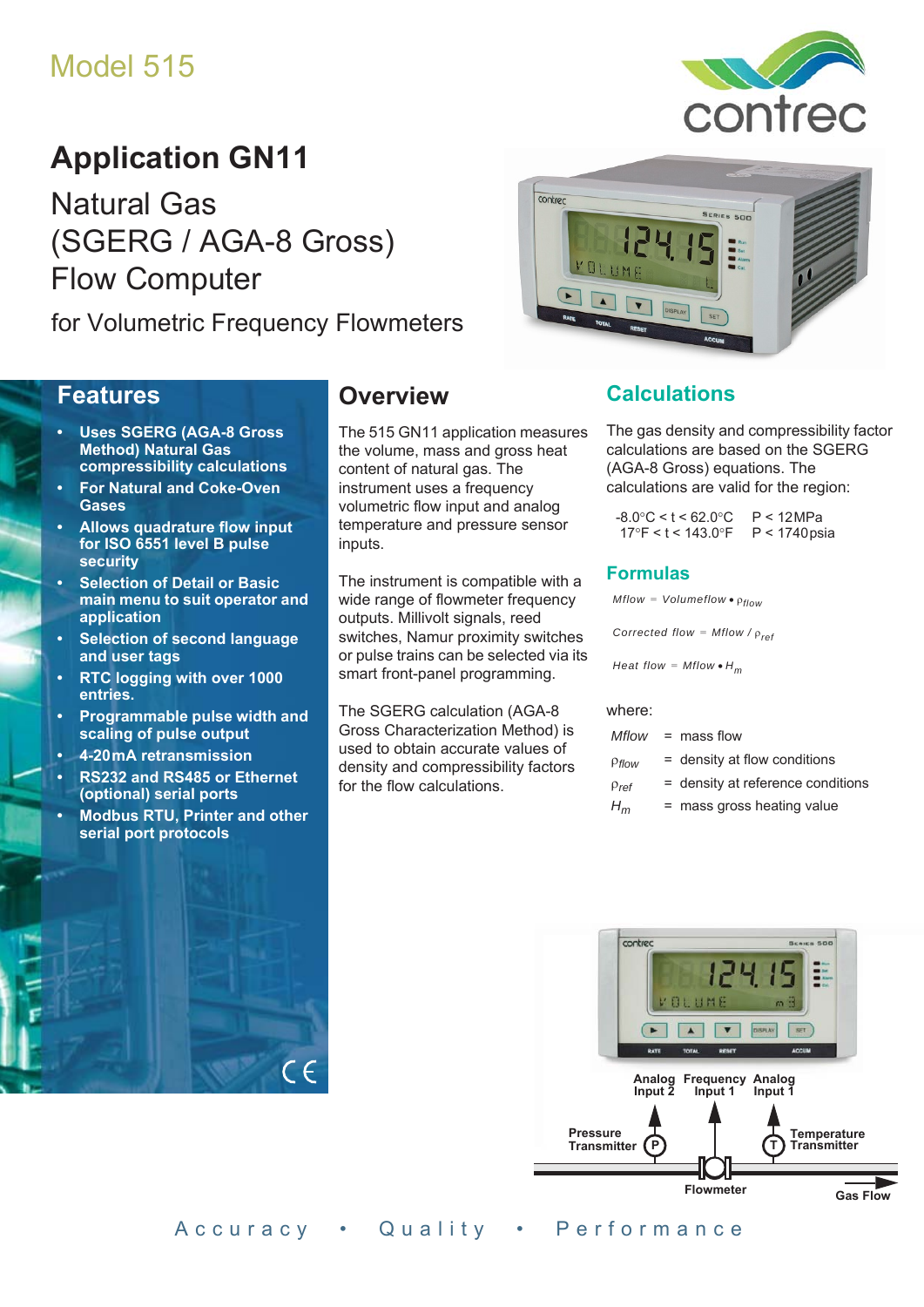### **Displayed Information**

The front panel display shows the current values of the input variables and the results of the calculations. A list of the variables for this application and their type (total or rate) is shown at the end of this document.

The instrument can be supplied with a real-time clock for data logging of over 1000 entries of the variables as displayed on the main menu.

#### **Communications**

There are two communication ports available as follows:

- **•** COM-1 RS-232 port
- **•** COM-2 RS-485 port (optional) or Ethernet (optional)

All types of ports can be used for remote data reading, while RS-232 and RS-485 serial ports can be used for printouts and for uploading and downloading of the application software to the instrument.

### **Isolated Outputs**

The opto-isolated outputs can re-transmit any main menu variable. The type of output is determined by the nature of the assigned variable. Totals are output as pulses and rates are output as 4-20 mA signals. One output is standard, a second output is available as an option.

### **Relay Outputs**

The relay alarms can be assigned to any of the main menu variables of a rate type. The alarms can be fully configured including hysteresis. Two relays are standard with two additional relays available as an option.

### **Software Configuration**

The instrument can be programmed to suit the particular application needs and the flexible I/O can be assigned as required. Program settings can be changed either via the front panel (depending on assigned access levels) or via the 500 Series Program Manager (500-PM software).

The instrument stores all set-up parameters, totals and logged data in non-volatile memory with at least 30 years retention.

## **Dimension Drawings**

## **Part Number**

515.XXXXXX-GN11 see **[Product Codes](#page-3-0)** to select required features

Default Application software: 515-GN11-000000

## Any analog input can be set to accept a 4-20 mA, 0-5 V or 1-5V signal, while any inputs assigned to a temperature sensor can also be set to accept a PT100 or PT500 signal.

## **Terminal Designations**

**Analog Input Types**

|                | <b>Terminal</b><br>Label |                          | <b>Designation</b>                 | Comment                                            |  |  |
|----------------|--------------------------|--------------------------|------------------------------------|----------------------------------------------------|--|--|
| 1              | <b>FINP</b>              | $1+$                     | Frequency Input 1+                 | Volumetric Flow Input 1                            |  |  |
| $\overline{2}$ | <b>FINP</b>              | $2+$                     | Frequency Input 2+                 | Volumetric Flow Input 2                            |  |  |
| 3              | SG                       |                          | Signal ground                      |                                                    |  |  |
| 5              | EXC V                    | $2+$                     | Excitation Term 2+                 | For AINP1 RTD Input                                |  |  |
| 7              | AINP1                    | $\ddot{}$                | Analog Input ch $1 (+)$            | Temperature Input                                  |  |  |
| 8              |                          | $\overline{\phantom{0}}$ | Analog Input ch 1 (-)              |                                                    |  |  |
| 9              | AINP <sub>2</sub>        | $\ddot{}$                | Analog Input $ch 2 (+)$            | Pressure Input                                     |  |  |
| 10             |                          | $\overline{\phantom{0}}$ | Analog Input ch 2 (-)              |                                                    |  |  |
| 15             | Vo                       | $\ddot{}$                | 8-24 volts DC output               | Overload protected                                 |  |  |
| 16             | G                        | $\overline{a}$           | <b>DC</b> Ground                   |                                                    |  |  |
| 17             | Vi                       | $\ddot{}$                | DC power input                     | DC power in 12-28V                                 |  |  |
| 18             | <b>SH</b>                | E                        | Shield terminal                    |                                                    |  |  |
| 19             | <b>RS485</b>             | $\ddot{}$                | RS485 (+)                          | Optional RS485 port may                            |  |  |
| 20             | COM-2                    | $\overline{\phantom{0}}$ | RS485(-)                           | be replaced by Ethernet                            |  |  |
| 21             | port                     | G                        | RS485 ground                       | port.                                              |  |  |
| 22             |                          | $1+$                     | Switch 1                           |                                                    |  |  |
| 23             |                          | $2+$                     | Switch <sub>2</sub>                |                                                    |  |  |
| 24             | <b>LOGIC</b>             | $3+$                     | Switch 3                           | <b>Remote Reset</b>                                |  |  |
| 25             | <b>INPUTS</b>            | $4+$                     | Switch 4                           | CAL Switch - In field<br>access protection         |  |  |
| 26             |                          | C-                       | Signal ground                      |                                                    |  |  |
| 27             | OUT <sub>1</sub>         | $\ddot{}$                | Output $ch 1 (+)$                  |                                                    |  |  |
| 28             |                          |                          | Output ch 1 (-)                    |                                                    |  |  |
| 29             | OUT <sub>2</sub>         | $\ddot{}$                | Output $ch 2 (+)$                  |                                                    |  |  |
| 30             |                          |                          | Output ch 2 (-)                    |                                                    |  |  |
| 31             |                          |                          | RC   Relay Common 1-2              | Term 31 - Common 1-4<br>on legacy option card      |  |  |
| 32             |                          | R <sub>1</sub>           | Relay 1                            |                                                    |  |  |
| 33             | <b>RELAYS</b>            | R <sub>2</sub>           | Relay 2                            |                                                    |  |  |
| 34             |                          | R <sub>3</sub>           | Relay 3                            |                                                    |  |  |
| 35             |                          | R <sub>4</sub>           | Relay 4                            |                                                    |  |  |
| 36             | RC                       |                          | Relay common 3-4                   | Term 36 only available on<br>new style option card |  |  |
| E              |                          | E                        | Mains ground                       |                                                    |  |  |
| N              | AC<br><b>MAINS</b>       | N                        | Mains neutral                      | AC power in 100-<br><b>240VAC</b>                  |  |  |
| A              |                          | A                        | Mains active                       |                                                    |  |  |
|                |                          |                          | RS232 COM-1 port 9-pin serial port |                                                    |  |  |

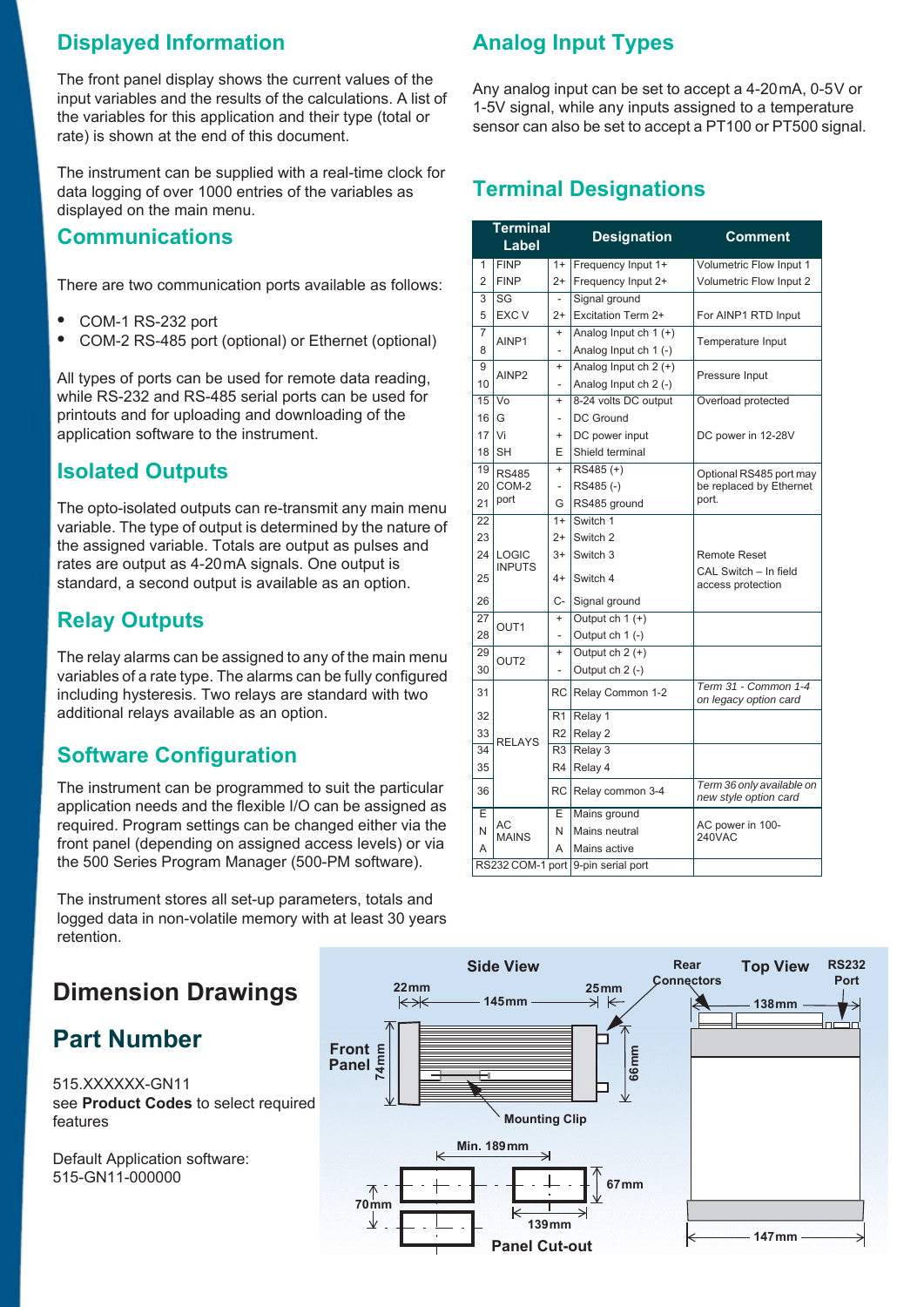## **Specifications**

#### **Operating Environment**

| <b>Temperature</b>                  | +5°C to +40°C (standard - no coating)<br>-20°C to +60°C (with conformal coating)<br>-30°C to +60°C (ExD housing with heater) |
|-------------------------------------|------------------------------------------------------------------------------------------------------------------------------|
| <b>Humidity</b>                     | 0 to 95% non condensing (conformal coating)<br>5% to 85% non condensing (no coating)                                         |
| <b>Power Supply</b>                 | 100-240 V AC (+/-10%) 50-60 Hz (+/-10%) or<br>12-28 V DC                                                                     |
| <b>Consumption</b>                  | 10W (max) Overvoltage category II                                                                                            |
| <b>Protection</b>                   | Sealed to IP65 (Nema 4X) when panel mounted                                                                                  |
| <b>Dimensions</b><br>(panel option) | 147mm (5.8") width<br>74mm (2.9") height<br>170mm (6.6") depth (behind the panel)                                            |

#### **Display**

| Backlit LCD with 7-digit numeric display and<br>11-character alphanumeric display |
|-----------------------------------------------------------------------------------|
| 15.5mm (0.6") high                                                                |
| 6mm (0.24") high                                                                  |
| Last data visible for 15 min after power down                                     |
| 0.3 second                                                                        |
|                                                                                   |

#### **Non-volatile Memory**

**Retention** > 30 years

**Data Stored** Setup, Totals and Logs

| <b>Approvals</b> |                                                                          |
|------------------|--------------------------------------------------------------------------|
| Interference     | $C_{\epsilon}$ compliance                                                |
| <b>Enclosure</b> | IECEx, ATEX and CSA approved enclosures<br>available for hazardous areas |

### **Real Time Clock (Optional)**

| <b>Battery Type</b> | 3 volts Lithium button cell<br>- For Issue 7 option card, type CR2450N<br>manufactured by Renata only<br>- For conformal coated 'C' version, type BR2032<br>manufactured by Panasonic only<br>- For non-conformal coated versions, type<br>BR2032 and CR2032 manufactured by<br>Panasonic or Sony |
|---------------------|---------------------------------------------------------------------------------------------------------------------------------------------------------------------------------------------------------------------------------------------------------------------------------------------------|
| <b>Battery Life</b> | 5 years (typical)                                                                                                                                                                                                                                                                                 |

#### **Frequency Input (General)**

| Range                   | 0 to 10kHz for Pulse input type<br>0 to 5 kHz for Coil & NPS input types<br>(3kHz for pulse security) |
|-------------------------|-------------------------------------------------------------------------------------------------------|
| Overvoltage             | 30V maximum                                                                                           |
| <b>Update Time</b>      | $0.3 \text{ sec}$                                                                                     |
| <b>Cutoff frequency</b> | Programmable                                                                                          |
| Configuration           | Pulse, coil or NPS input                                                                              |
| <b>Non-linearity</b>    | Up to 10 correction points                                                                            |
| <b>Pulse</b>            |                                                                                                       |
| <b>Signal Type</b>      | CMOS, TTL, open collector, reed switch                                                                |
| <b>Threshold</b>        | Signals switch below 1.3 & above 2 volts                                                              |
| Coil                    |                                                                                                       |
| <b>Signal Type</b>      | Turbine and sine wave                                                                                 |
| Sensitivity             | 15mV minimum amplitude (typical)                                                                      |
| NPS                     |                                                                                                       |
|                         |                                                                                                       |

**Signal Type** NPS sensor to Namur standard

| <b>Analog Input (General)</b>         |                                                                                |
|---------------------------------------|--------------------------------------------------------------------------------|
| Overcurrent                           | 100 mA absolute maximum rating<br>(30mA for 4-20mA inputs)                     |
| <b>Update Time</b>                    | $< 1.0$ sec                                                                    |
| Configuration                         | RTD, 4-20mA, 0-5V and 1-5V input                                               |
| <b>Non-linearity</b>                  | Up to 20 correction points (some inputs)                                       |
| <b>RTD Input</b>                      |                                                                                |
| <b>Sensor Type</b>                    | PT100 & PT500 to IEC 751                                                       |
| <b>Connection</b>                     | <b>Four Wire</b>                                                               |
| Range                                 | -200°C to 350°C<br>-200°C to 800°C (PT100 extended range)                      |
| <b>Accuracy</b>                       | 0.1°C typical<br>0.2°C typical (PT100 extended range)                          |
| 4-20 mA Input                         |                                                                                |
| <b>Impedance</b>                      | 100 Ohms (to common signal ground)                                             |
| <b>Accuracy</b>                       | 0.05% full scale $(20^{\circ}C)$                                               |
|                                       | 0.1% (full temperature range, typical)                                         |
| 0-5 or 1-5 Volts Input                |                                                                                |
| Impedance                             | 10 MOhms (to common signal ground)                                             |
| <b>Accuracy</b>                       | $0.05\%$ full scale (20 $\degree$ C)<br>0.1% (full temperature range, typical) |
| <b>Logic Inputs</b>                   |                                                                                |
| <b>Signal Type</b>                    | CMOS, TTL, open collector, reed switch                                         |
| Overvoltage                           | 30V maximum                                                                    |
| <b>Relay Output</b>                   |                                                                                |
| <b>No. of Outputs</b>                 | 2 relays plus 2 optional relays                                                |
| Voltage                               | 250 volts AC, 30 volts DC maximum                                              |
|                                       | (solid state relays use AC only)                                               |
| Current                               | 3A maximum - mechanical relays<br>1.5A maximum - solid state relays            |
| <b>Communication Ports</b>            |                                                                                |
| <b>Ports</b>                          | COM-1 RS-232 port                                                              |
| <b>Baud Rate</b>                      | COM-2 RS-485 or Ethernet port (optional)<br>2400 to 19200 baud                 |
| <b>Parity</b>                         | Odd, even or none                                                              |
| <b>Stop Bits</b>                      | 1 or 2                                                                         |
| Data Bits                             | 8                                                                              |
| <b>Protocols</b>                      | ASCII, Modbus RTU, Modbus TCP/IP (Ethernet                                     |
|                                       | Port), Printer                                                                 |
| <b>Transducer Supply</b>              |                                                                                |
| Voltage                               | 8 to 24 volts DC, programmable                                                 |
| <b>Current</b><br><b>Protection</b>   | 70mA @ 24V, 120mA @ 12V maximum<br>Power limited output                        |
|                                       |                                                                                |
| <b>Isolated Output</b>                |                                                                                |
| No. of Outputs                        | 2 configurable outputs                                                         |
| Configuration                         | Pulse/Digital or 4-20mA output                                                 |
| <b>Pulse/Digital Output</b>           |                                                                                |
| <b>Signal Type</b>                    | Open collector                                                                 |
| <b>Switching</b><br><b>Saturation</b> | 200 mA, 30 volts DC maximum<br>0.8 volts maximum                               |
| <b>Pulse Width</b>                    | Programmable: 10, 20, 50, 100, 200 or 500ms                                    |
|                                       |                                                                                |
| 4-20 mA Output<br><b>Supply</b>       | 9 to 30 volts DC external                                                      |
|                                       | 0.05% full scale                                                               |

*Important: Specifications are subject to change without notice.*

**Accuracy** 0.05% full scale (20°C)<br>0.1% (full temperature range, typical)